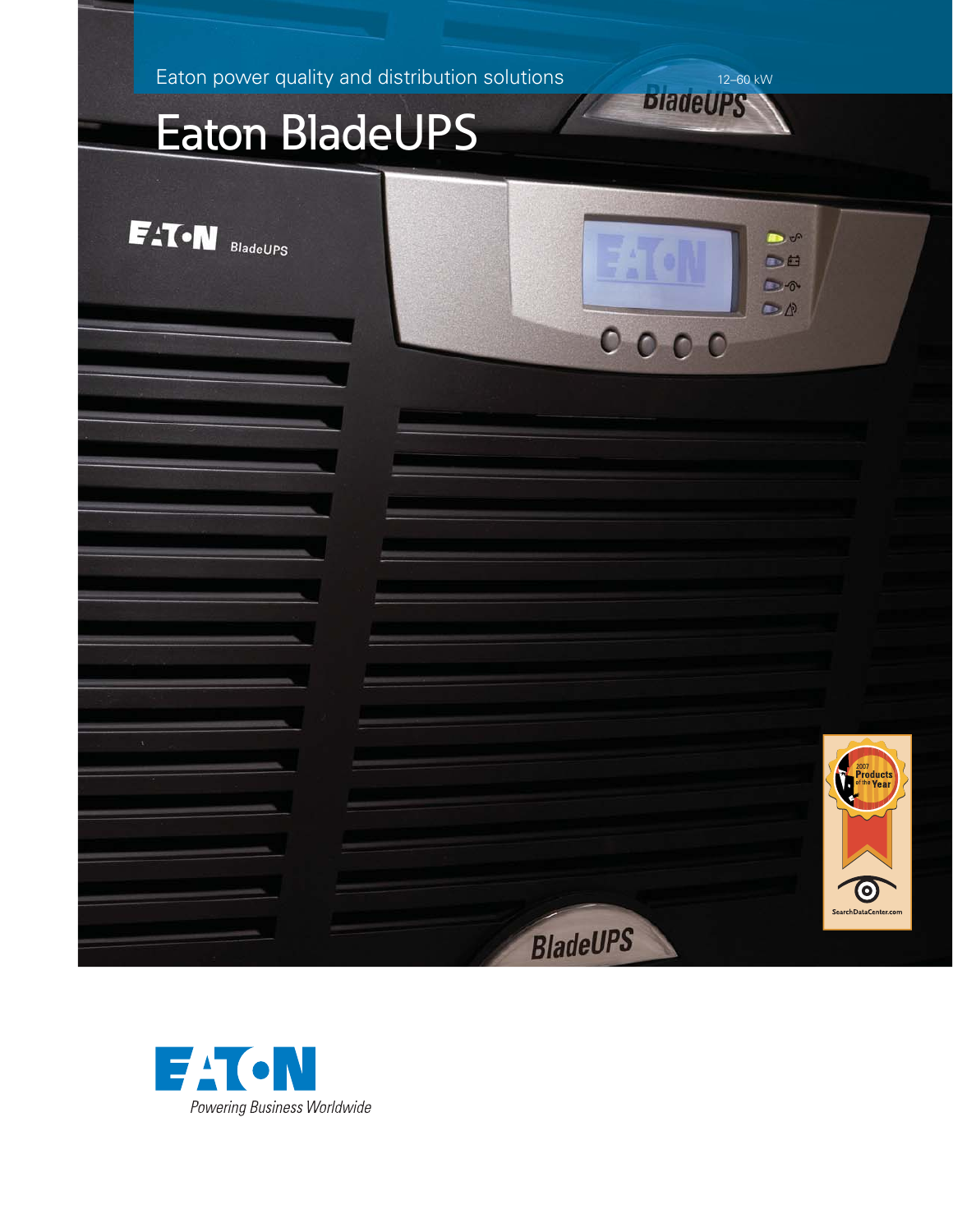## High-density computing environments demand more power

Today, the management of a data center or network operations center places you under the intense pressure to reduce costs while dealing with inescapable operational realities:

**Expanding power demands.** The blade servers that are satisfying business demands can also raise the demands for power consumption in the same footprint. Rack power requirements that were once at 60 watts per U may now have to be delivered at levels up to 600 watts per U with redundant power supplies.

**Increasing power costs.** Utility rates have a common recurrence. They always go up. IDC research reports that energy costs represent a dominant influence on IT spending (IDC U.S. Market Watch Survey, Q2 2006, September 7, 2006). Most organizations are researching and developing plans for the selection of new data center sites based on the proximity of affordable power facilities. The need for more cost-effective power solutions is confirmed in a recent Gartner research report. Power will be 50% of data center operational costs (Gartner RAS Core Research, August 18, 2006).

**Excessive heat.** Blade servers generate a lot of heat that translates into high demand for additional energy. A fully loaded rack of blade servers can use close to 30 kW of power. This equals over 100,000 BTU/hr in heat generation that requires cooling–wasted heat that is not utilized in any way. Since cooling adds huge costs to data center operations, IT organizations are forced to increase their power efficiency to counteract the inefficient heat and cooling problems.

If you manage, engineer, or plan the present and future of a data center or network operations center, you are already aware of these critical issues and their impact on operations. Your challenge is to make decisions that provide efficient power protection and distribution for growing loads, while managing the heat. Eaton is ready to help you with these challenges.

### Introducing the BladeUPS uninterruptible power system

Designed specifically for high-density computing environments, the Eaton® BladeUPS® delivers 12 kW of efficient, reliable power in only 6U of standard rack space, including batteries. Expand capacity by combining 12 kW modules in a building block fashion to deliver 60 kW of redundant backup power from a single rack enclosure.This powerful configuration delivers higher power density than competitive, modular solutions, while dissipating only one-third of the heat.

The standard internal batteries provide needed ride-through power until an auxiliary power source takes over or systems are gracefully shut down. Extend runtime up to 34 minutes at full load (or 76 minutes at half load) with extended battery modules (EBMs).



**Eaton BladeUPS—12 kW**

#### Features

- Protects mission-critical applications with innovative backup power technology designed specifically for high-density computing environments
- Supports the constant moves, adds and changes of today's dynamic data centers with a modular, scalable, and flexible backup power architecture
- Conserves valuable rack space with 12 kW of power in only 6U of rack height, including batteries
- Accommodates growth by enabling building-block upgrades from 12 kW to 60 kW in a single rack enclosure
- Reduces energy costs and cooling needs through best-in-class efficiency performance
- Delivers highest levels of reliability at the rack with patented Powerware® Hot Sync® paralleling technology and intelligent bypass design, field proven in thousands of large data centers globally
- Simplifies installation and service with true plug-and-power connections and hot-swappable batteries and electronics modules
- Increases battery life through ABM® technology, resulting in more uptime and fewer battery replacements

**Power protection for:** *Blade servers Small, medium and large data centers Network closets PBX and VoIP equipment Networking applications: IPTV, security Storage devices: RAID, SAN Database clusters*



**BladeUPS in a rack (60 kW, N+1 redundant)**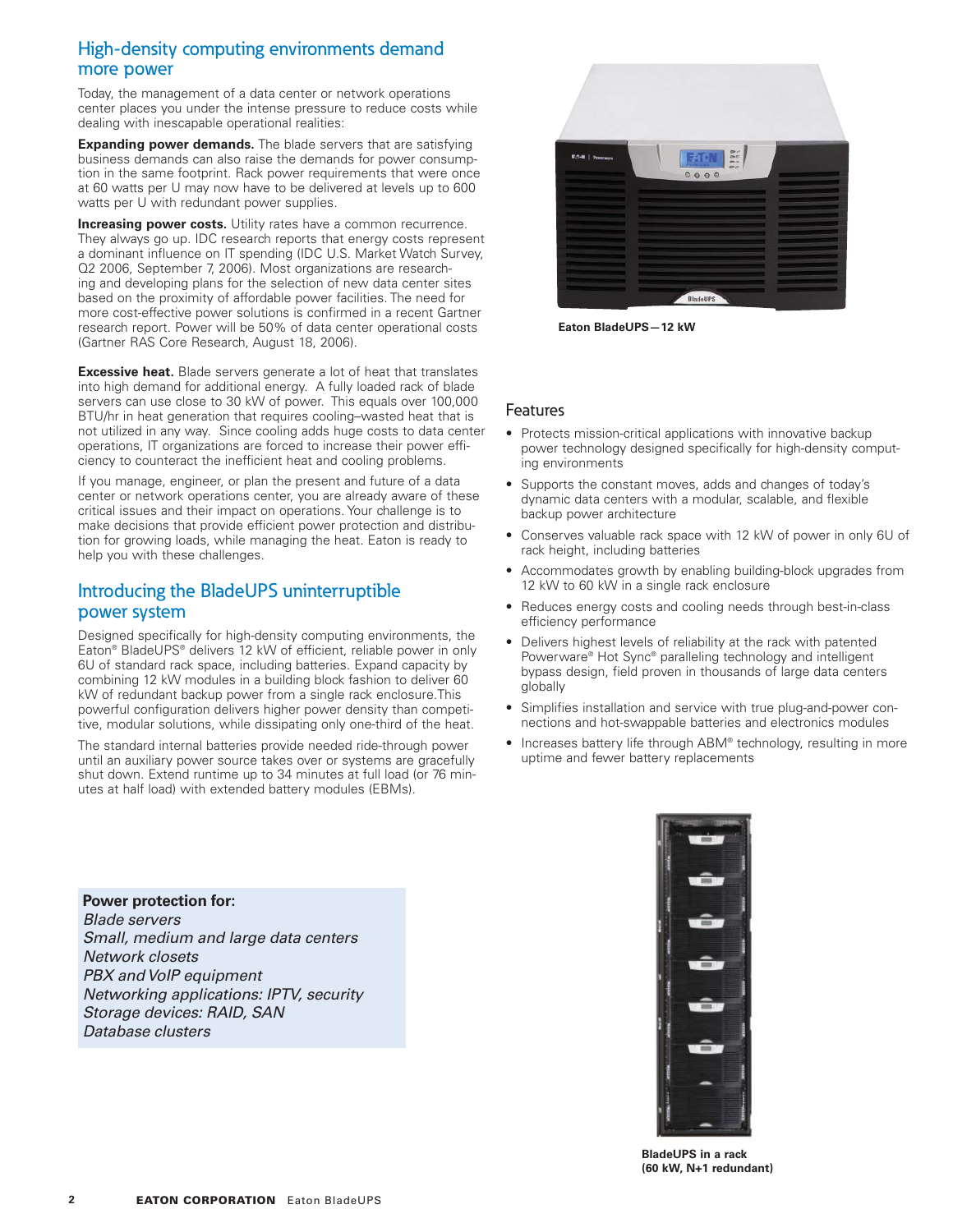## Reduce energy costs with high efficiency

As utility rates continue to climb, you need the highest efficiency delivered in the industry. Eaton, knowing this was critically important, confirmed the need through extensive customer research. The concern for energy efficiency tops the list.

The BladeUPS delivers an outstanding, industry-leading 97 percent efficiency in normal operation. Even at <50% load, where efficiency is typically much lower, this UPS performs more efficiently than competitors' modular products at full load.

Even small increases in efficiency can quickly translate into thousands of dollars. The example compares annual and five-year energy costs for the BladeUPS and a competitor's solution. It's easy to see that the BladeUPS pays for itself through energy and cooling savings alone.

In addition to dramatic cost savings, high system efficiency extends battery runtimes and produces cooler operating conditions within the UPS, extending the life of components and increasing overall reliability and performance.



**Even at very small loads, where you would expect efficiency to be lower, the BladeUPS is still more efficient than other UPS products at full load.**

#### **Example**

|                                        | <b>BladeUPS</b>                          | <b>Traditional UPS</b> |
|----------------------------------------|------------------------------------------|------------------------|
| UPS efficiency rating                  | $>97\%$                                  | 91.5%                  |
| Rack power consumption                 | 60 kW                                    | 60 kW                  |
| Cost per kWh                           | \$0.10                                   | \$0.10                 |
| Cost to operate per hour               | \$6.18                                   | \$6.56                 |
| Monthly power savings                  | \$273 saved each month with the BladeUPS |                        |
| Heat dissipation<br>(BTUs per hour)    | 6.300                                    | 19,000                 |
| *Monthly cooling savings               | \$246 saved each month with the BladeUPS |                        |
| Annual savings with<br>the BladeUPS    | \$6,238 saved each year                  |                        |
| Five-year savings with<br>the BladeUPS | \$31,190 saved in five years             |                        |

\* Cooling savings based on industry calculation of cooling costs per kW of power costs.

### Reduce cooling costs with lower heat dissipation

The high-efficiency BladeUPS reduces the power requirements for the data center. In the example shown, the BladeUPS reduces energy costs by an average of \$273 per month. In addition, the high efficiency of a BladeUPS reduces overall air conditioning needs by more than one third; multiply that with a reduction in cooling costs by one-third and utility bills are further decreased by an additional \$246 per month. The savings compound with the data center size and the number of UPS products. The low heat dissipation means this UPS can be located close to equipment racks without a concern for creating hot spots in the data center.



**The BladeUPS remains cool even in a data center full of servers.**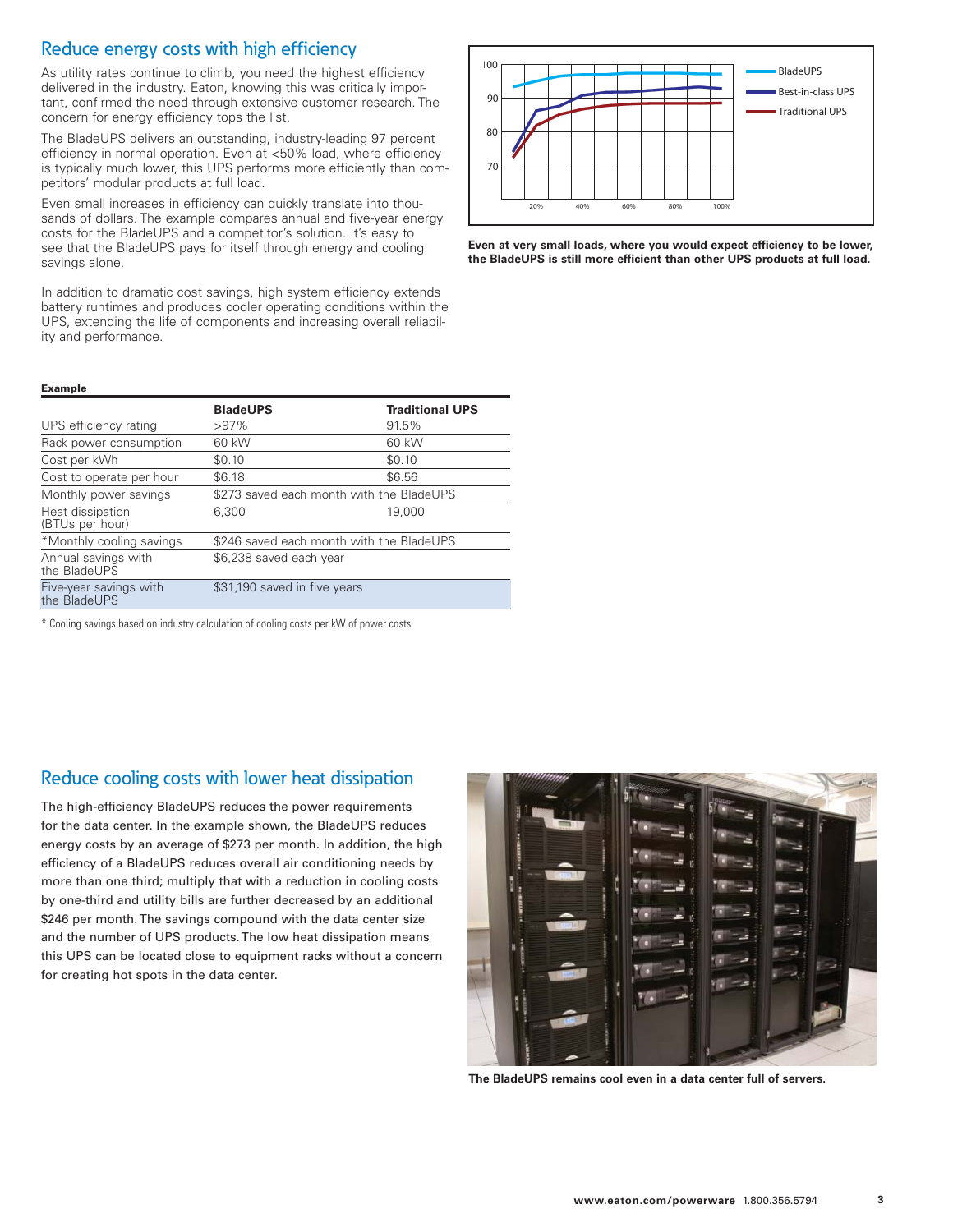#### Meet current and changing requirements with modular architecture

The building block of the BladeUPS system is a 6U rackmount module that provides 12 kW of backup power protection. The system expands easily to provide maximum results. As your data center grows, the system's modularity plays a key role in optimizing your capital planning and deployment. Using the patented and field-proven Powerware Hot Sync paralleling technology, up to six BladeUPS modules can be paralleled for extra capacity or redundancy, providing 60 kW of redundant backup power protection in one 19-inch rack.

Patented load-sharing control intelligently distributes the workload among modules without requiring direct synchronization links among them. Any module can provide backup support for any other, with no interruption or downtime. For instance, in a redundant system you could perform full maintenance on any module without any interruption of conditioned power to the protected IT equipment.

The BladeUPS is the most scalable backup power protection solution of its kind, scaling easily from 12 kW to 60 kW, N+1 redundant, in a standard 19-inch rack enclosure.



The BladeUPS is designed to be extraordinarily flexible—configured as a single module or multi-module system (up to six modules) in a standard 19-inch rack enclosure. The modular design enables you to deploy just the right amount of backup protection at the right price for your current needs and expand later whenever needed.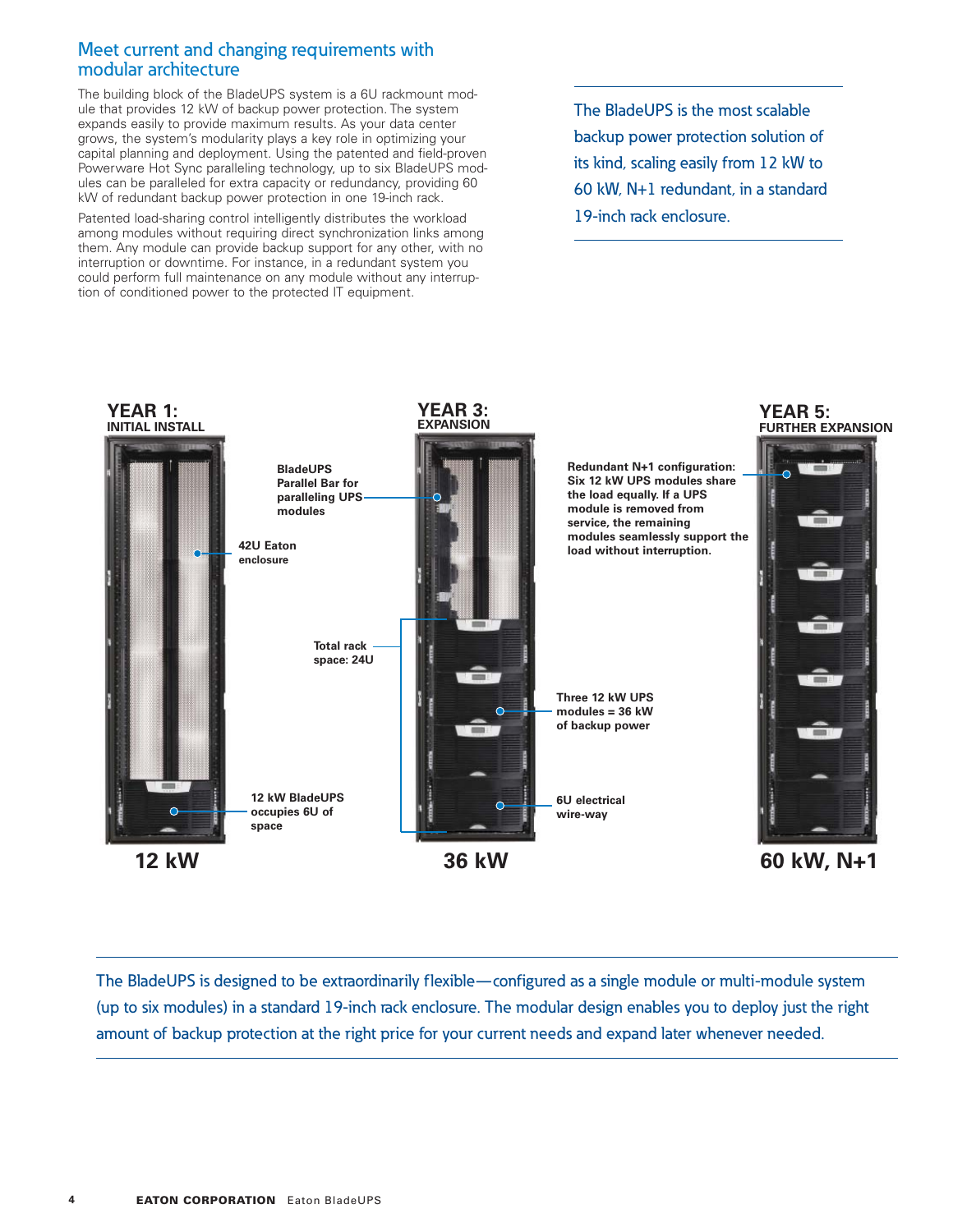## Easy setup with simple parallel configuration changes

The BladeUPS is easy to install, configure, and deploy—and easy to expand later, without help from Eaton. To link multiple BladeUPS modules into a parallel configuration, all you need is a BladeUPS Parallel Bar—a simple kit installed in the bottom of the rack and on the back rail. IT personnel can then simply plug additional modules into the parallel bus bar. The system is intelligent, so it automatically detects paralleled modules and fully configures itself for parallel operations.



**Adding modules is a simple plug-and-power procedure for IT personnel with safety-approved connectors.**

Administrators can monitor and manage the BladeUPS using the unit's LCD panel or remote monitoring software. The UPS provides data for the entire multi-module system, as well as the individual module. In addition, a module working in a parallel configuration can be separated at any time and re-deployed as a standalone module to meet a data center's changing requirements.



**The BladeUPS Parallel Bar easily connects up to six modules in parallel.**

## The brightly backlit 2.6" LCD shows parameters of the system or a module.



**BladeUPS Parallel Bar**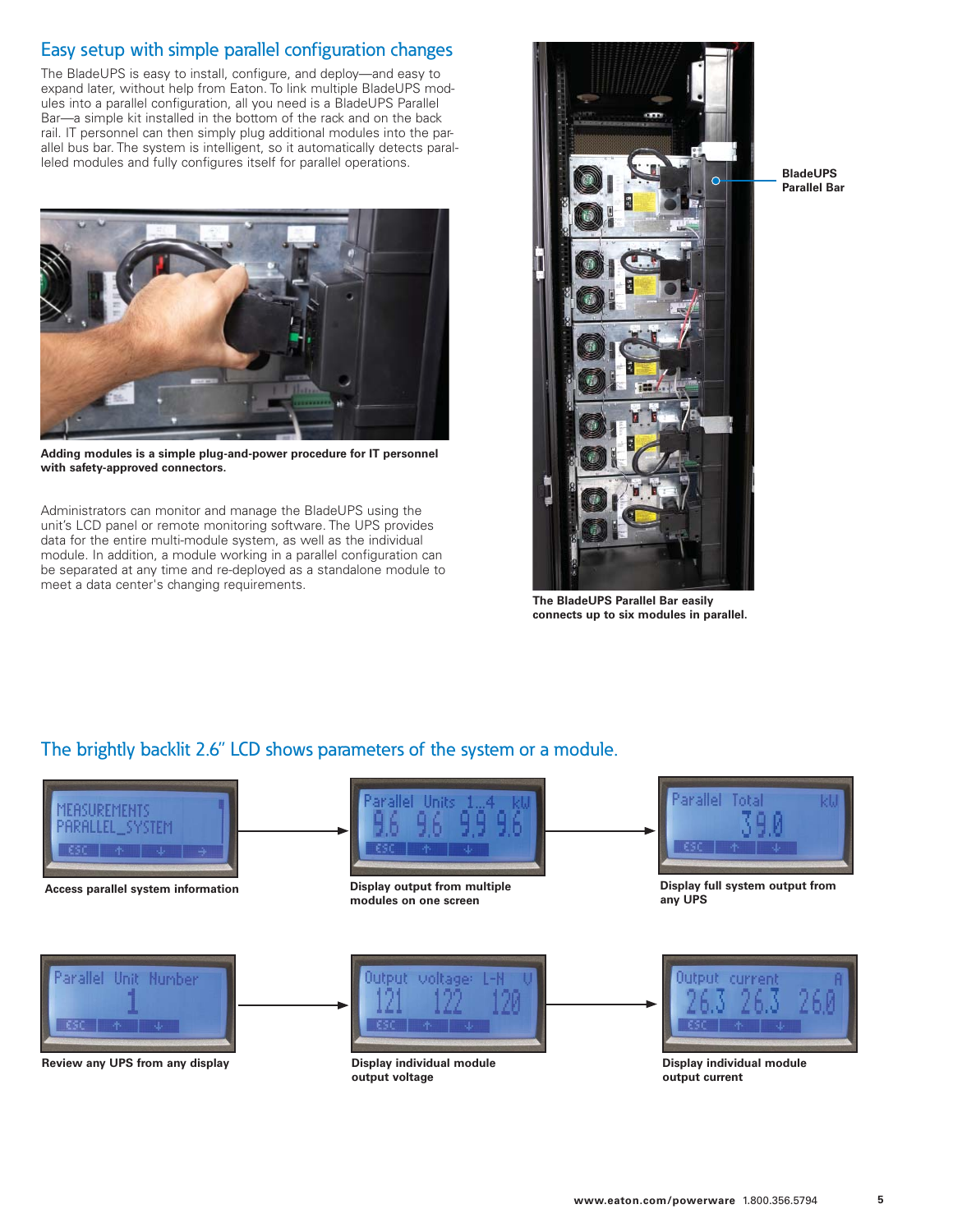## Save space with high power density UPS

The BladeUPS offers the smallest footprint of any UPS in its class—double the power density of any other UPS on the market. This compact design leaves more space for IT equipment in the rack and data center.



**60 kW N+1 modular system with six-minute battery and automatic maintenance bypass**

**Total square feet = 7.0**



**BladeUPS system footprint compared to competitors' footprints for 60 kW N+1 redundant application**

#### Expedite deployment with flexible installation options

The BladeUPS can be deployed in a variety of system architectures to support the specific requirements of your computer room or data center, and to support the desired level of redundancy (Tier I through Tier IV, as defined by the Uptime Institute).

**Centralized power protection for small computer rooms.** Start with one 12 kW module and expand to 60 kW with N+1 redundancy in single 19-inch rack enclosure.

**Zone power protection for mid-sized computer rooms.** Deploy 60 kW (N+1) in a 19-inch rack to protect a row of IT equipment racks.

**Distributed power protection.** Distribute 12 kW modules to protect one to three racks—thereby achieving zero footprint power protection.

**Hybrid power protection.** Stronger redundancy of power protection for equipment racks containing critical IT equipment.

- For dual-corded loads with one source on a central UPS and the other on utility power, you can back up selected loads with a local BladeUPS, deployed in a distributed or zone fashion.
- For dual- or single-corded loads on a central UPS, you can back up selected loads with a local BladeUPS (distributed or zone) in series with the central UPS. This configuration provides maximum reliability close to critical loads, with minimal heat dissipation and maximum efficiency.

With the flexibility to deploy and re-deploy a BladeUPS either in single or parallel systems—data center managers can tailor power protection to adapt to changing needs, often without the need for an electrician or service technician.

Eaton also offers an assortment of plug-and-play power distribution accessories with various input and output connections to distribute power from the BladeUPS to rack power strips or directly to highpower servers. You can choose from distribution designs with or without monitoring capability, for redundant or non-redundant applications spanning from 0U to full rack height.

#### **Centralized power protection** System architecture with the BladeUPS



**Centralized power protection—dual power feeds**







**Distributed power protection**



**Hybrid power protection Central large UPS**









Rack enclosure with **BladeUPS blade servers**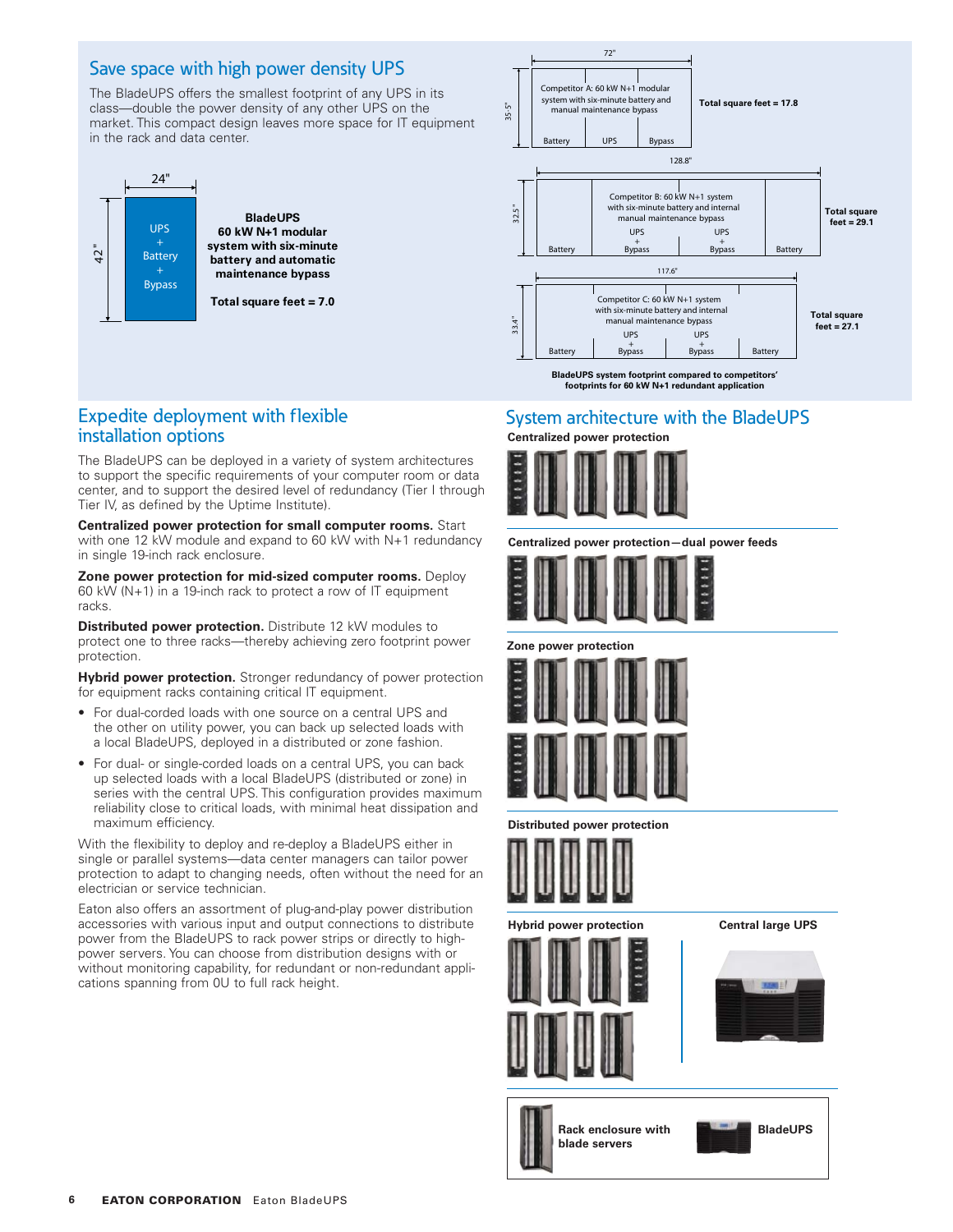## Count on reliable system performance and uptime

Recognizing the mission-critical nature of data center operations, the BladeUPS has been designed for premium reliability and continuous operation. The rackmount BladeUPS incorporates leading technologies that Eaton developed for its largest UPSs, such as:

**Robust paralleling.** With Eaton's patented Powerware Hot Sync technology, UPS modules work in peer-to-peer fashion when configured in a parallel system. Most other paralleling systems on the market use a single central main controller with a backup controller. If the main controller fails, the system must recognize this and transfer control to the backup control, or the entire system fails. With Eaton's patented approach, each UPS module operates independently, yet is completely synchronized with the others. There is no change in control, therefore no single point of failure.

**Intelligent maintenance bypass switch.** The internal switch inside the UPS chassis automatically activates bypass mode whenever a power module is removed. This feature ensures that power to protected loads is not accidentally interrupted by human error. (If the UPS is in a parallel environment with N+1 redundancy, removing an electronics module only causes that particular UPS module to go offline while the protected equipment is supported by other modules in the configuration.)

**Static bypass switch.** All BladeUPS modules have their own static switch for normal operations and for internal bypass in case of a high overload condition, output load fault or internal failure.

**Hot-swappable electronics and battery modules.** Replacing batteries or electronics modules can be done in minutes without interrupting power to IT equipment. This hot-swap capability helps reduce mean time to repair (MTTR) and dramatically improves the availability of the protected IT equipment.

**Eaton's advanced battery management technique.** ABM technology significantly extends battery service life with a unique threestage charging technique. The UPS automatically tests battery health and provides advance notification when preventive maintenance is needed, allowing ample time to hot-swap batteries without ever having to shut down connected equipment.



**Eaton's ABM technology significantly increases battery service life.**

## Flexibly distribute power to racks

#### **With Eaton's rack power module (RPM)**

Partner the BladeUPS with an RPM to create a highly flexible, adaptable power delivery architecture at the rack level. The RPM delivers up to 36 kW of power in an organized manner to loads of various voltages, power cords and layouts.

The 3U RPM can be deployed in the same rack with the UPS and IT equipment; there's no need for a dedicated infrastructure rack. The resulting architecture has fewer cables to manage, fewer distribution points to monitor and greater flexibility for IT personnel to make changes without an electrician.

Consider a Tier II data center with 42 racks at 5 kW per rack: the BladeUPS with RPM can meet power requirements with half the number of racks, 60 percent less rack space, 45 percent less cabling and 41 percent less square footage than other vendors' power distribution products that require dedicated racks. These advantages make the BladeUPS with RPM ideal for distributed protection in small to mid-sized data centers, or to add zone protection in large data centers that have centralized UPSs.



**IT staff can easily replace battery modules.**



**Eaton RPM**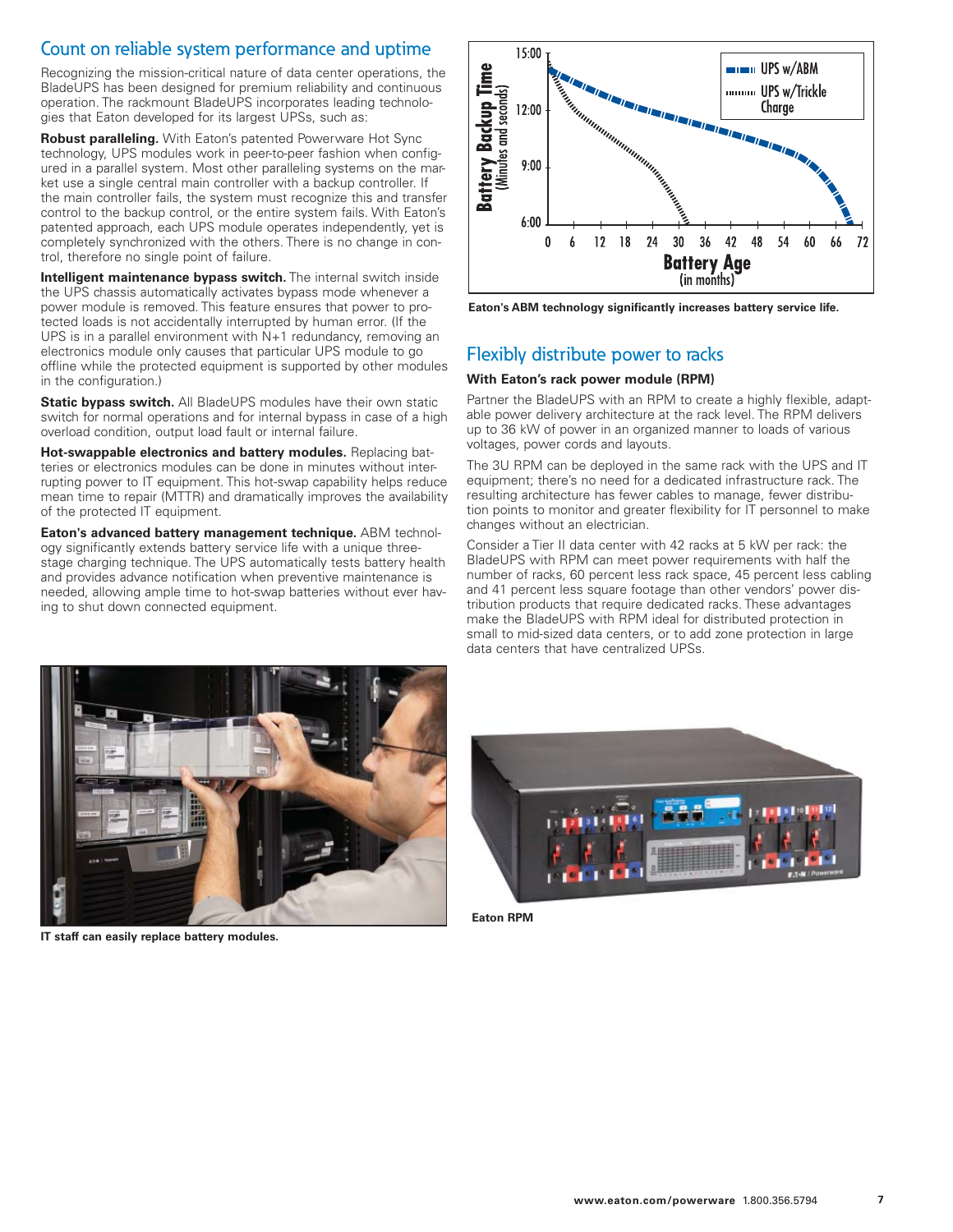## Simplify UPS installation and maintenance

The BladeUPS is easy to install, configure and deploy. All BladeUPS modules (UPS and battery) come with rackmount kits for easy installation in standard equipment racks. In-house IT staff can install and service this UPS themselves. Adding parallel units for future expansion is a simple, plug-and-play procedure.

The BladeUPS battery trays are user-replaceable so that one person, working alone, can replace the battery without disrupting data center operations or power to protected equipment.

Most IT teams are confident managing the BladeUPS without outside help because of its simplicity. However, Eaton is ready to provide support with its world-class service organization of 300 customer service technicians in North America and 1,200 internationally. These factory-certified and trained service technicians deliver 7x24 support including on-site corrective and preventive maintenance, battery solutions, service training, integration services and spare parts.

The BladeUPS is also compatible with Eaton's eNotify Remote Monitoring system, which features 7x24 real-time monitoring of 100+ UPS and battery alarms, with Eaton's staff of technical experts able to respond immediately and resolve many issues remotely. eNotify delivers monthly e-mail reports that detail UPS performance and alarm history.

## Flexible runtime options

Each BladeUPS can be configured with its own external battery backup. The BladeUPS design eliminates this single point of failure. Competitive, modular systems use a centralized battery bank with a shared connection point that presents a potential single point of failure.



**IT staff can easily install electronics modules.**



**BladeUPS extended battery module**

#### **BladeUPS Typical Battery Runtime Chart (in minutes)**

| <b>Single Module</b><br>Load kW | Load $%$ | <b>Internal Battery</b> | $+1$ EBM | $+2$ EBMs | $+3$ EBMs | +4 EBMs |
|---------------------------------|----------|-------------------------|----------|-----------|-----------|---------|
| 12                              | 100%     | 4.7                     | 9.5      | 17        | 27        | 34      |
| 11                              | 92%      | 5.4                     | 10.9     | 20        | 30        | 38      |
| 10                              | 83%      | 6.2                     | 13       | 22        | 33        | 42      |
| 9                               | 75%      | 7.3                     | 15       | 24        | 38        | 48      |
| 8                               | 67%      | 8.7                     | 18       | 28        | 43        | 55      |
| 7                               | 58%      | 10.7                    | 23       | 32        | 50        | 64      |
| 6                               | 50%      | 13.6                    | 27       | 42        | 60        | 76      |
| 5                               | 42%      | 18.5                    | 33       | 51        | 73        | 94      |
| 4                               | 33%      | 23                      | 42       | 66        | 94        | 120     |
| 3                               | 25%      | 30                      | 56       | 89        | 128       | 165     |
| $\overline{2}$                  | 17%      | 44                      | 85       | 137       | 199       | 258     |

#### **BladeUPS Typical Battery Runtime Chart (Parallel UPS, in minutes)**

| Number of          | Total   | Internal       | +1 EBM per UPS |      |            | +2 EBMs per UPS |    | +3 EBMs per UPS |            | +4 EBMs per UPS | <b>Configuration</b> |          | kW per     |
|--------------------|---------|----------------|----------------|------|------------|-----------------|----|-----------------|------------|-----------------|----------------------|----------|------------|
| <b>UPS Modules</b> | Load kW | <b>Battery</b> | Min            | EBMs | <b>Min</b> | <b>EBMs</b>     |    | Min EBMs        | <b>Min</b> | <b>EBMs</b>     |                      | Load $%$ | <b>UPS</b> |
|                    | 60      | 6.2            |                |      |            |                 | 33 | 18              | 42         | 24              | $N+1$                | 83%      | 10         |
|                    | 48      | 6.7            |                |      | 23         | 10              | 35 | 15              | 44         | 20              | N+:                  | 80%      | 9.6        |
|                    | 36      | 7.3            |                |      | 24         |                 | 38 | 12              | 48         | 16              | $N+1$                | 75%      |            |
|                    | 24      | $8-$           |                |      | 28         |                 | 43 | ч               | 55         |                 | N+                   | 67%      |            |
|                    | 12      | 14             |                |      | 42         |                 | 60 | b               | 76         |                 | N+                   | 50%      |            |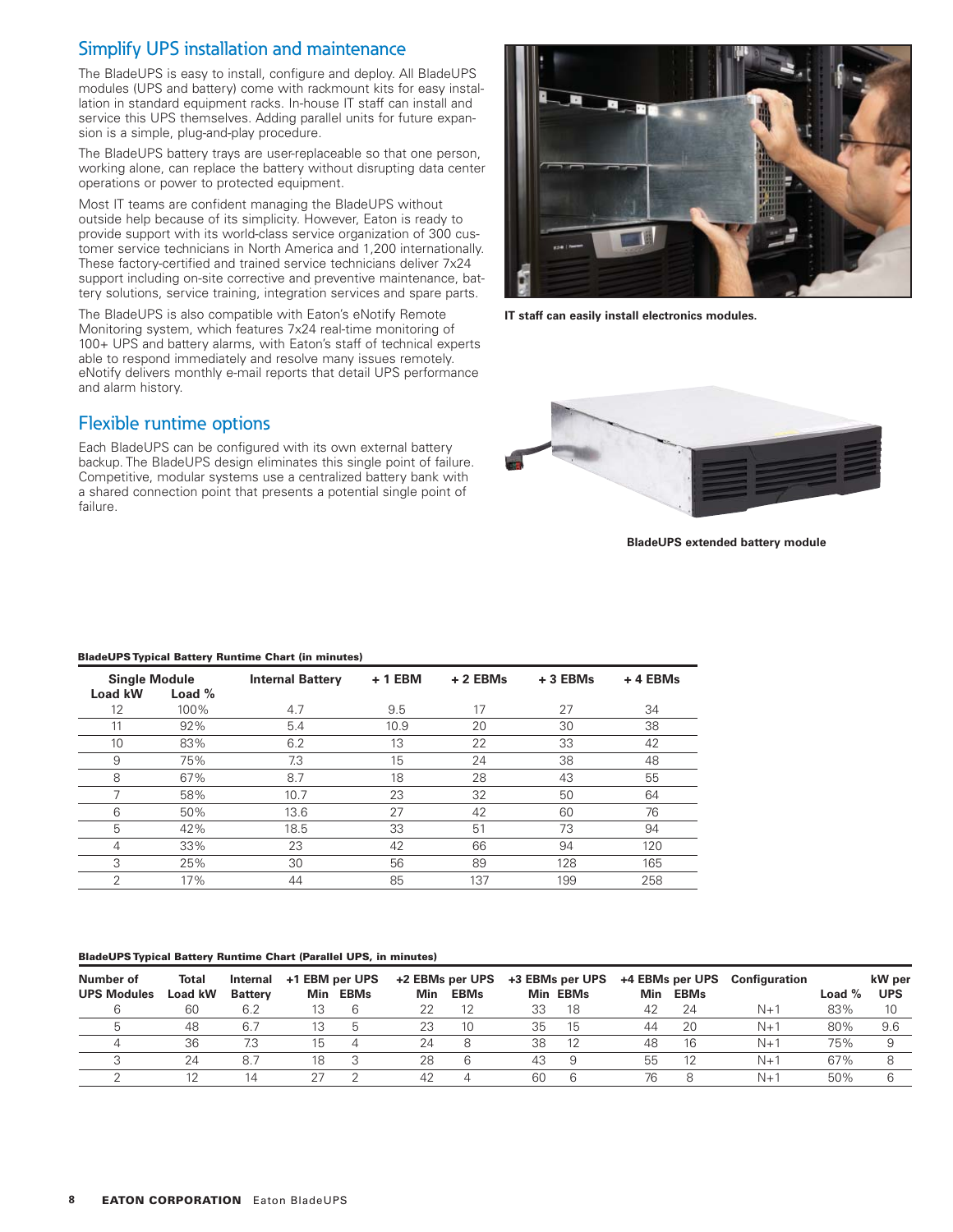## Monitor the power infrastructure from anywhere

You can monitor the BladeUPS over your LAN or the Internet to stay informed of conditions in the power protection infrastructure.

With Eaton LanSafe® software that comes with the UPS, administrators can monitor UPS status and gracefully shut down or restart the systems connected to that UPS.

Using Power Xpert<sup>®</sup> software, you can also monitor the status of multiple UPSs and ancillary devices to accurately diagnose past events and predict future conditions.

FORESEER® software analyzes thousands of data points to proactively manage key equipment throughout an enterprise-wide infrastructure. This system interfaces with an extensive collection of devices from most major manufacturers of power and environmental equipment, as well as subsystems for fire detection and suppression, security, fuel handling and building controls.

Software and connectivity options provide a unified window into the state of IT and facilities systems. With this level of visibility, you can transform the power system into a powerful strategic asset.

## **翌日画 多古の日 日** Controller: mmaxwell-2k (10.221.10.103) **UPS model: Powerware 9125 Input Voltage** лп. AB<sub>2</sub>  $10<sub>0</sub>$ SOURCE Sect BM

**LanSafe software is included at no charge with the BladeUPS.**



**Power Xpert software was designed to seamlessly handle Eaton's communicating equipment in a graphical manner without additional serial interfaces, protocols or customization.**



**A configurable user interface displays critical data center information with FORESEER software.**

## Gain a new level of confidence

The innovative BladeUPS delivers reliable, energy-efficient backup power protection for your organization's critical IT systems today as well as the flexibility to support your changing needs tomorrow.

Eaton offers a full line of technology solutions designed to address the power crunch in IT infrastructures. In fact, Eaton offers solutions for the entire power system, from the point where utility power enters your facility all the way to the individual server. Eaton's solutions for the computer room include:

- Rackmount and freestanding power protection systems deliver computer-grade power with battery backup throughout a data center
- Versatile power distribution products and cable management accessories make it easy to deliver power exactly where needed, even as data centers adapt and evolve
- Attractive and functional enclosures and structured wiring closets turn any location into a virtual, secure data center

#### **Learn more about complete, integrated solutions for protecting and organizing your IT equipment.**

**1.800.356.5794 www.powerware.com/bladeups**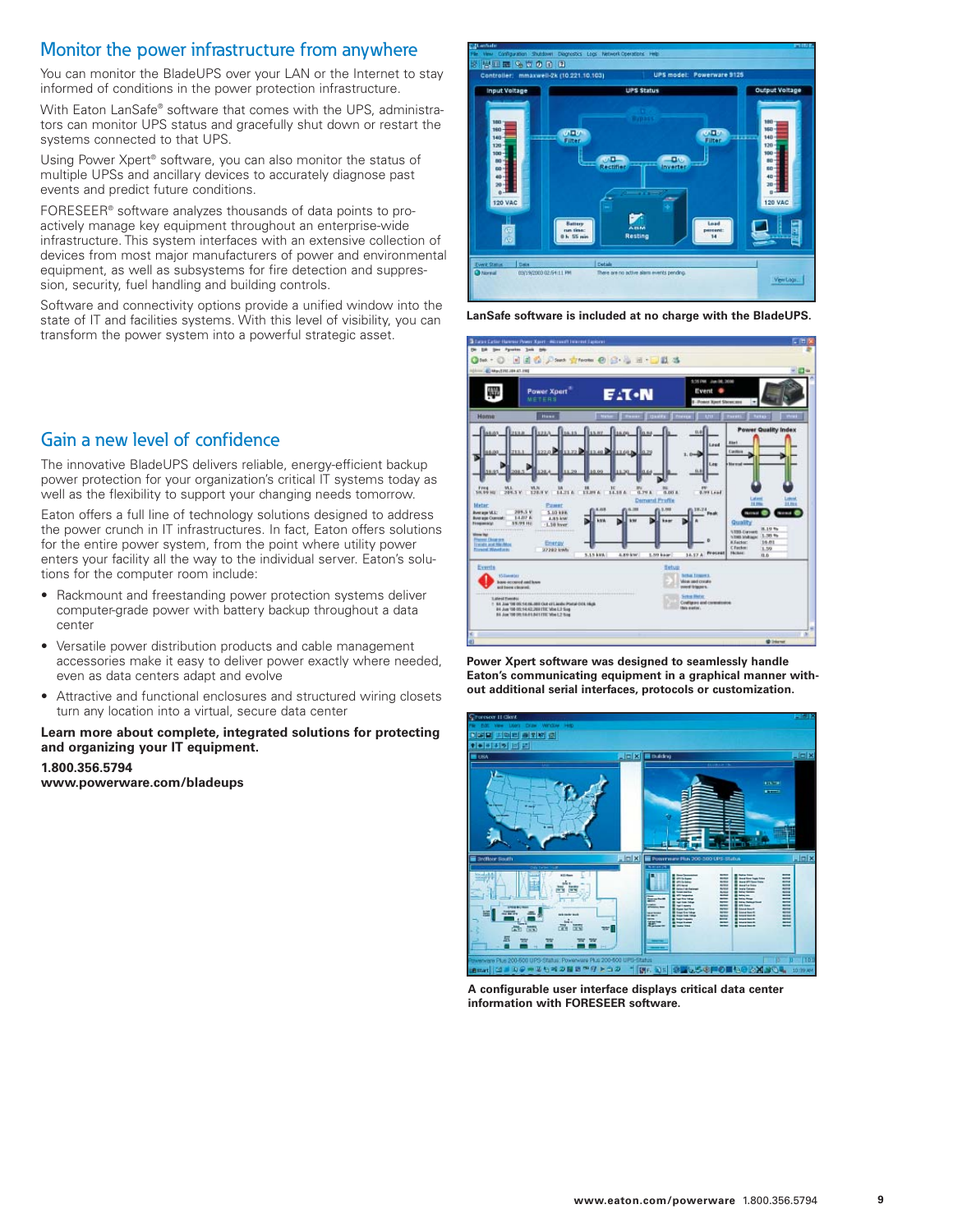## Technical specifications<sup>1</sup>

#### **General characteristics**

| Power rating                       | 12 kW per UPS module                                                               |
|------------------------------------|------------------------------------------------------------------------------------|
| Efficiency                         | Up to 97%                                                                          |
| Heat dissipation                   | 371W/1266 BTU/hr at 100% rated load                                                |
| Cooling                            | Fan cooled, temperature microprocessor<br>monitored; front air entry, rear exhaust |
| Audible noise,<br>normal operation | <60 dBA at 1 meter                                                                 |
| Altitude before<br>derating        | 1000 meters (3300 ft ASL)                                                          |
| <b>Input characteristics</b>       |                                                                                    |
| Input voltage                      | 208 Vac and 400 Vac models                                                         |
| Voltage range                      | 208V model: 180 to 265 Vac<br>400V model: 311 to 519 Vac                           |
| Frequency range                    | 50 or 60 Hz, ±5 Hz                                                                 |
| Input current<br>distortion        | <5% with IT loads (PFC power supplies)                                             |
| Input power<br>factor              | >0.99 with IT loads (PFC power supplies)                                           |
| Inrush current                     | Load dependent                                                                     |
| Input<br>requirements              | Three-phase, four-wire + ground                                                    |
| <b>Bypass source</b>               | Same as input (single feed)                                                        |
| Generator<br>compatibility         | Fast sync slew rate for generator synchronization                                  |
| <b>Output characteristics</b>      |                                                                                    |
| Rated output                       | 208V model: 180 to 225 Vac, Ph to Ph                                               |

| Rated output<br>voltage    | 208V model: 180 to 225 Vac, Ph to Ph<br>400V model: 180 to 240 Vac, Ph to N                              |
|----------------------------|----------------------------------------------------------------------------------------------------------|
| Output<br>configuration    | Three-phase, four-wire + ground                                                                          |
| (nominal)                  | Output frequency 50 or 60 Hz auto-detection on startup                                                   |
| Frequency<br>requlation    | 0.1 Hz free running                                                                                      |
| Load power<br>factor range | Lagging: 0.7<br>Leading: 0.9                                                                             |
| Total output               | <3% with IT loads (PFC power supplies)<br>voltage distortion $<5\%$ non-linear or non-PFC power supplies |

#### **Battery characteristics**

| Battery type                  | VRLA - AGM                                                                                                           |
|-------------------------------|----------------------------------------------------------------------------------------------------------------------|
| Battery runtime<br>(internal) | 13 minutes at 50% load<br>4.8 minutes at 100% load                                                                   |
| Battery string<br>voltage     | 240 Vdc                                                                                                              |
| Battery test                  | Automatic battery test standard<br>(remote scheduling capable);<br>manual battery test from front display            |
| Battery recharge<br>profile   | ABM three-stage charging technology                                                                                  |
| Battery cut-off<br>voltage    | Variable from 1.67 VPC at <5 min runtime to<br>1.75 VPC at >90 min runtime                                           |
| Battery low<br>condition      | Announced with alarm                                                                                                 |
| capability                    | Extended battery Yes, add up to four additional 3U battery enclosures<br>(~34 min at 100% load, >1 hour at 50% load) |

#### **Physical characteristics**

| Physical characteristics                                                |                                                                                                                                                                                                                                                                                                            |
|-------------------------------------------------------------------------|------------------------------------------------------------------------------------------------------------------------------------------------------------------------------------------------------------------------------------------------------------------------------------------------------------|
| Dimensions $H \times W \times D$ , in (mm)<br>UPS<br>EBM                | 10.3 (6U) x 17.4 x 26.0 (267 x 442 x 660)<br>5.2 (3U) x 17.2 x 26 (132 x 437 x 660)                                                                                                                                                                                                                        |
| Note:<br>Total chassis<br>weight without<br>batteries or<br>electronics | 100 lb (46 kg)                                                                                                                                                                                                                                                                                             |
| Total chassis<br>weight with<br>batteries or<br>electronics             | 307 lb (140 kg)                                                                                                                                                                                                                                                                                            |
| Total UPS weight<br>without batteries                                   | 135 lb (61 kg)                                                                                                                                                                                                                                                                                             |
| Total UPS weight 307 lb (140 kg)<br>with batteries                      |                                                                                                                                                                                                                                                                                                            |
| <b>EBM</b> weight                                                       | 170 lb (77 kg)                                                                                                                                                                                                                                                                                             |
| <b>Communications and user interface</b>                                |                                                                                                                                                                                                                                                                                                            |
| Software<br>compatibility                                               | UPS ships with Software Suite CD containing<br>LanSafe power management software and a trial<br>version of PowerVision                                                                                                                                                                                     |
| X-Slot <sup>®</sup> Bays                                                | Two available for the cards listed below<br>Optional X-Slot communication cards                                                                                                                                                                                                                            |
|                                                                         | Web-TCP/IP: ConnectUPS-X Web/SNMP card<br>Modbus <sup>®</sup> RTU: Modbus card<br>IBM eServer" (i5", iSeries", or AS/400 <sup>®</sup> ):<br>Relay interface card<br>N/O, N/C (dry contacts): Industrial relay card<br>Parallel: Powerware Hot Sync CAN Bridge card<br><b>Remote monitoring:</b> Modem card |
| Control panel<br>LCD                                                    | Two lines by 20 characters<br>Four menu-driven interface buttons<br>Four status-at-a-glance LEDs                                                                                                                                                                                                           |
| Multi-language                                                          | English standard; 20 languages available                                                                                                                                                                                                                                                                   |
| Configuration<br>changes                                                | User capable, firmware auto configures                                                                                                                                                                                                                                                                     |
| Dry contact<br>inputs                                                   | Two, user-configurable                                                                                                                                                                                                                                                                                     |
| Dry contact<br>outputs                                                  | One, user-configurable                                                                                                                                                                                                                                                                                     |
| Service                                                                 |                                                                                                                                                                                                                                                                                                            |
| Installation                                                            | User capable, located in the IT racks                                                                                                                                                                                                                                                                      |
| Preventive<br>maintenance                                               | User capable, optional factory service available                                                                                                                                                                                                                                                           |
| Corrective<br>maintenance                                               | User capable, optional factory service available                                                                                                                                                                                                                                                           |
| Serviceability<br>features                                              | Hot-swappable batteries<br>Hot-swappable electronics module<br>Automated internal maintenance bypass<br>Auto-configure firmware<br>Flash firmware upgradeable                                                                                                                                              |
| <b>Certifications</b>                                                   |                                                                                                                                                                                                                                                                                                            |
|                                                                         |                                                                                                                                                                                                                                                                                                            |

| Installation                  | User capable, located in the IT racks                                                                                                                         |
|-------------------------------|---------------------------------------------------------------------------------------------------------------------------------------------------------------|
| Preventive<br>maintenance     | User capable, optional factory service available                                                                                                              |
| Corrective<br>maintenance     | User capable, optional factory service available                                                                                                              |
| Serviceability<br>features    | Hot-swappable batteries<br>Hot-swappable electronics module<br>Automated internal maintenance bypass<br>Auto-configure firmware<br>Flash firmware upgradeable |
| <b>Certifications</b>         |                                                                                                                                                               |
| Safety                        | 208V model: UL1778, cUL<br>400V model: CE                                                                                                                     |
| EMI                           | 208V model: FCC Part 15 Class A<br>400V model: EN 62040-2 Class A                                                                                             |
| Surge protection              | ANSI C62.41, Cat B-3                                                                                                                                          |
| Hazardous<br>materials (RoHS) | EU Directive 2002/95/EC Category 3 (4 of 5)                                                                                                                   |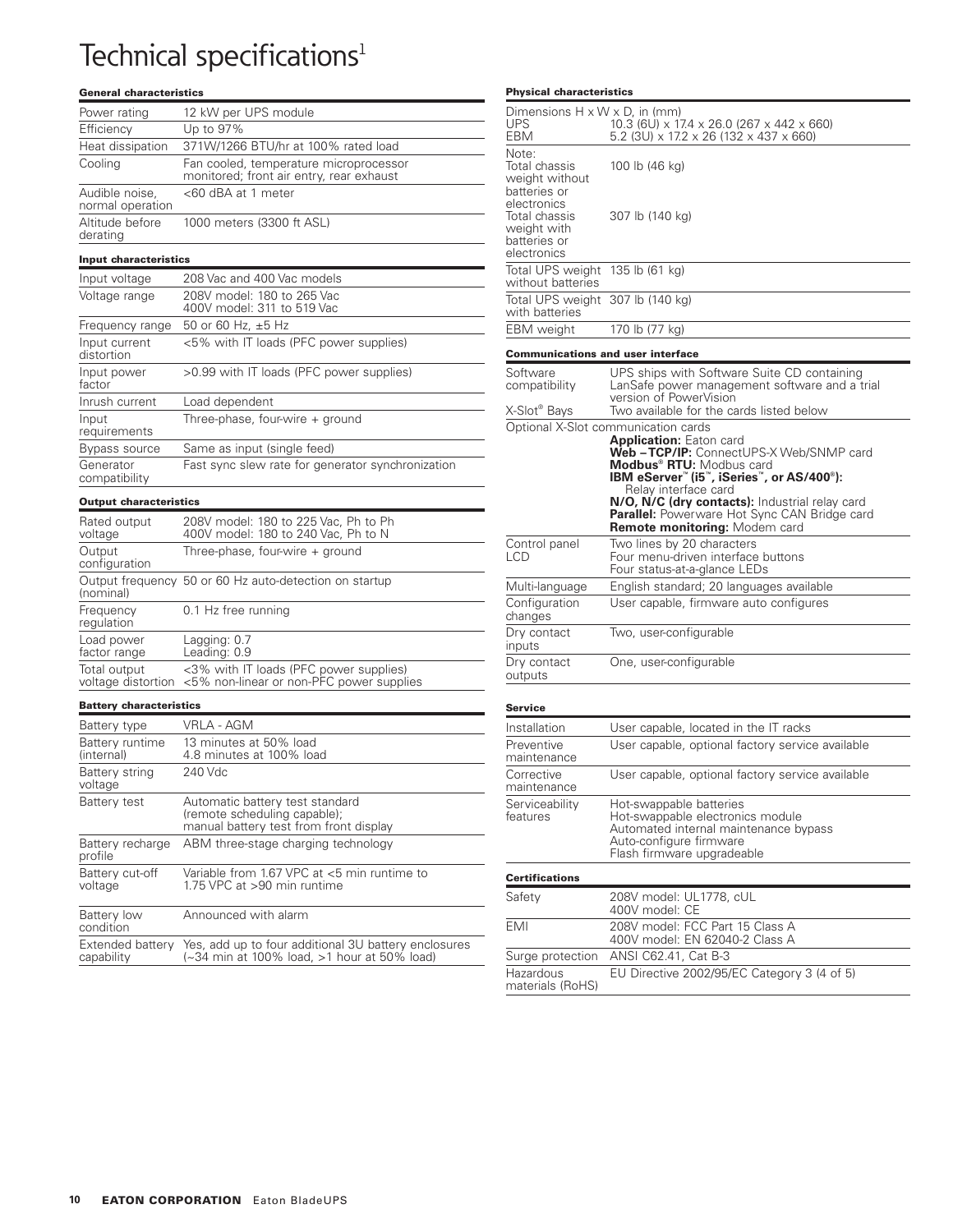#### **Warranty**

| Standard                                | 12 months                                                                             |
|-----------------------------------------|---------------------------------------------------------------------------------------|
| Warranty repair                         | Factory depot repair or replace                                                       |
| Service Support Agreements <sup>2</sup> |                                                                                       |
| Depot                                   | PowerTrust™ Express                                                                   |
| On-site 5x8                             | PowerTrust Value                                                                      |
| On-site 7x24                            | PowerTrust eight-, six- or two-hour response                                          |
| <b>Options and accessories</b>          |                                                                                       |
| Detachable input cord                   |                                                                                       |
|                                         | Detachable input/output cord assembly                                                 |
|                                         | Detachable paralleling cord assembly                                                  |
| <b>EBMs</b>                             |                                                                                       |
|                                         | 3U output sub-distribution module                                                     |
| 0U to 3U rack power strips              |                                                                                       |
| 60 kW BladeUPS Parallel Bar             |                                                                                       |
| Four-post rail kit                      |                                                                                       |
| monitoring                              | Environmental Monitoring Probe (EMP) for temperature and humidity                     |
| section)                                | X-Slot communication cards (see Communications and user interface                     |
|                                         | 1 Due to continuing product improvement programs, apositionismo are subject to obenge |

1. Due to continuing product improvement programs, specifications are subject to change without notice.

2. eNotify Remote Monitoring and 7x24 technical support included.